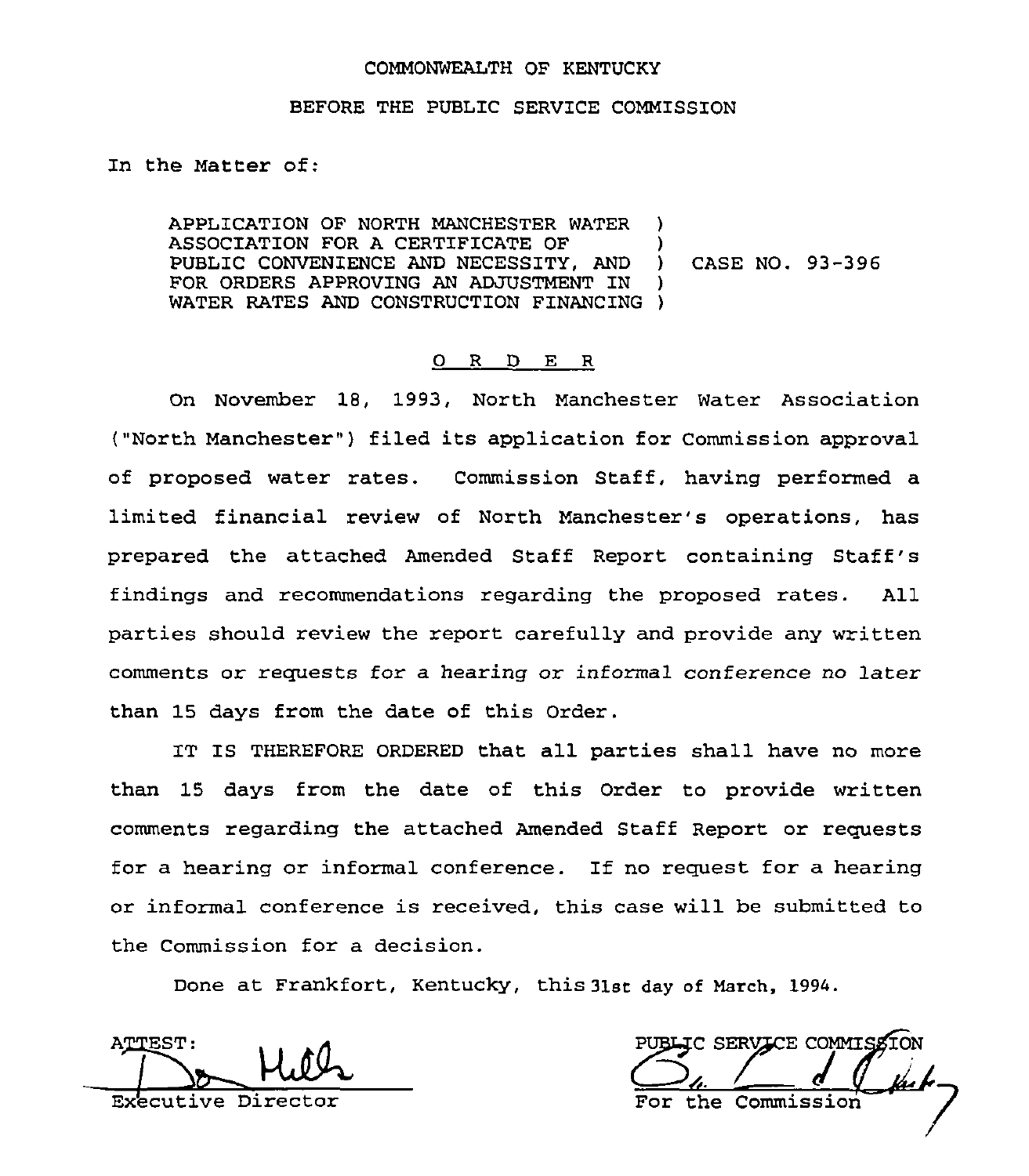#### CONNONWEALTH OF KENTUCKY

## BEFORE THE PUBLIC SERVICE CONNZSSION

In the Natter of:

THE APPLICATION OF NORTH MANCHESTER WATER ) ASSOCIATION FOR A CERTIFICATE OF PUBLIC CONVENIENCE AND NECESSITY, AND FOR ORDERS APPROVING AN ADJUSTMENT IN WATER RATES AND CONSTRUCTION FINANCING ) ) CASE NO. 93-396 ) )

#### ANEHDED STAFF REPORT

Prepared By: Karen Harrod, CPA Public Utility Financial Analyst, Chief Water and Sewer Revenue Requirements Branch Division of Financial Analysis

Prepared By: Brent Kirtley Public Utility Rate Analyst Communications, Water and Sewer Rate Design Branch Division of Rates and Research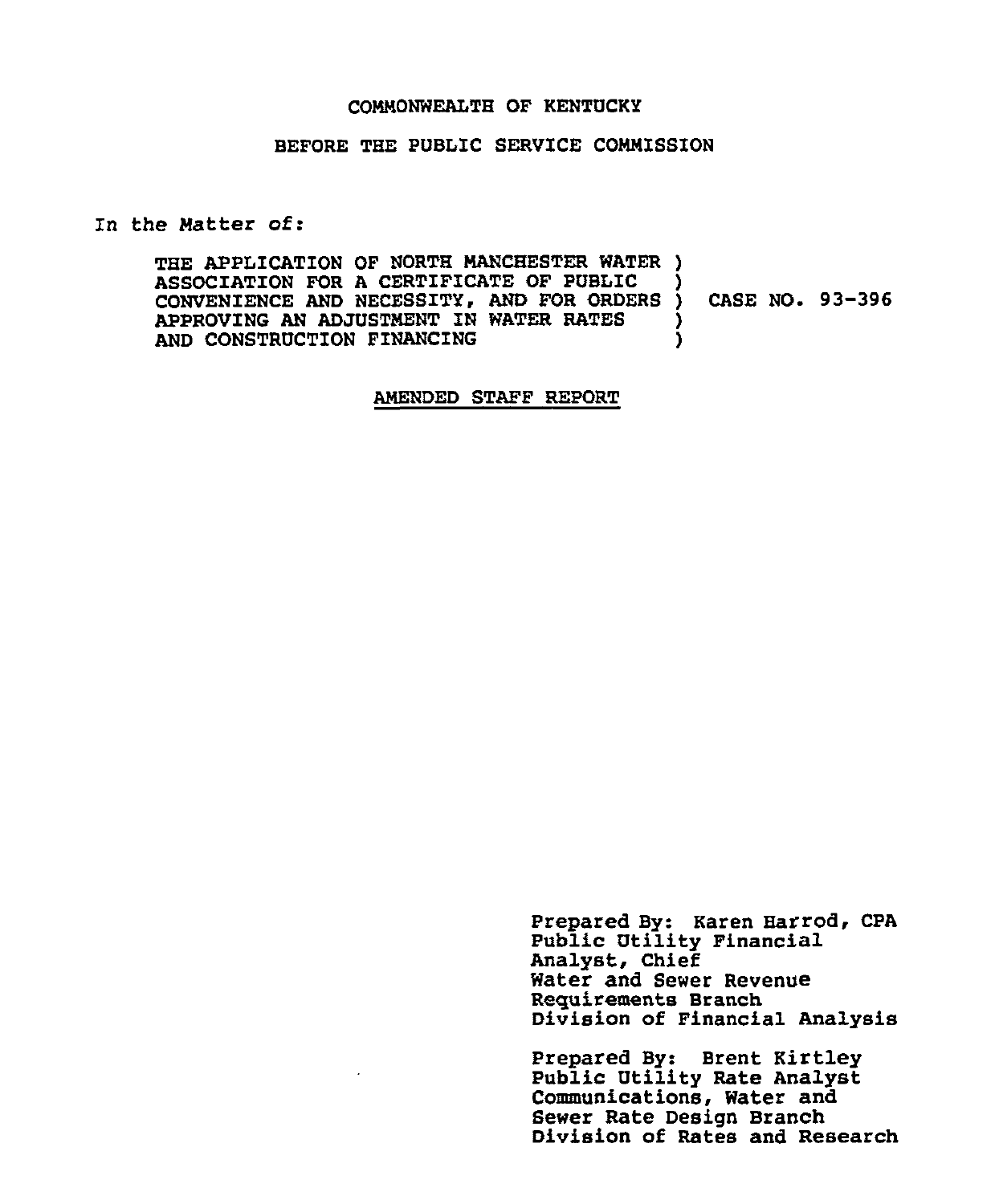#### AMENDED STAFF REPORT

#### ON

#### NORTH MANCHESTER WATER ASSOCIATION

# CASE NO. 93-396

## A. Preface

On October 21, 1993, North Manchester Water Association ("North Manchester") submitted an application seeking approval of its proposed water system improvements and line extensions, financing and an increase in water rates. The application was considered filed on November 18, 1993, when all deficiencies were cured. The proposed rates would generate approximately \$588,552 in annual revenues, reflecting an increase of 66 percent over normalized test-year revenues from water sales of \$354,322.

On November 18-19, 1993, the Commission Staff ("Staff" ) conducted a field review of North Manchester's test-period financial records. On February 17, 1994, Staff issued its initial report recommending that North Manchester's annual operating revenues be increased by 8204,323.

On March 4, 1994, North Manchester filed comments to the Staff Report wherein it requested Staff re-evaluate its findings based on a revised number of customers to be added to the system as a result of the construction proposed in this filing. North Manchester originally proposed that 384 new customers would be added. However, as of March 1, 1994, 555 Water User Agreements had been received by the district.

Based on the information provided by North Manchester subsequent to the issuance of the Staff Report, Staff amends its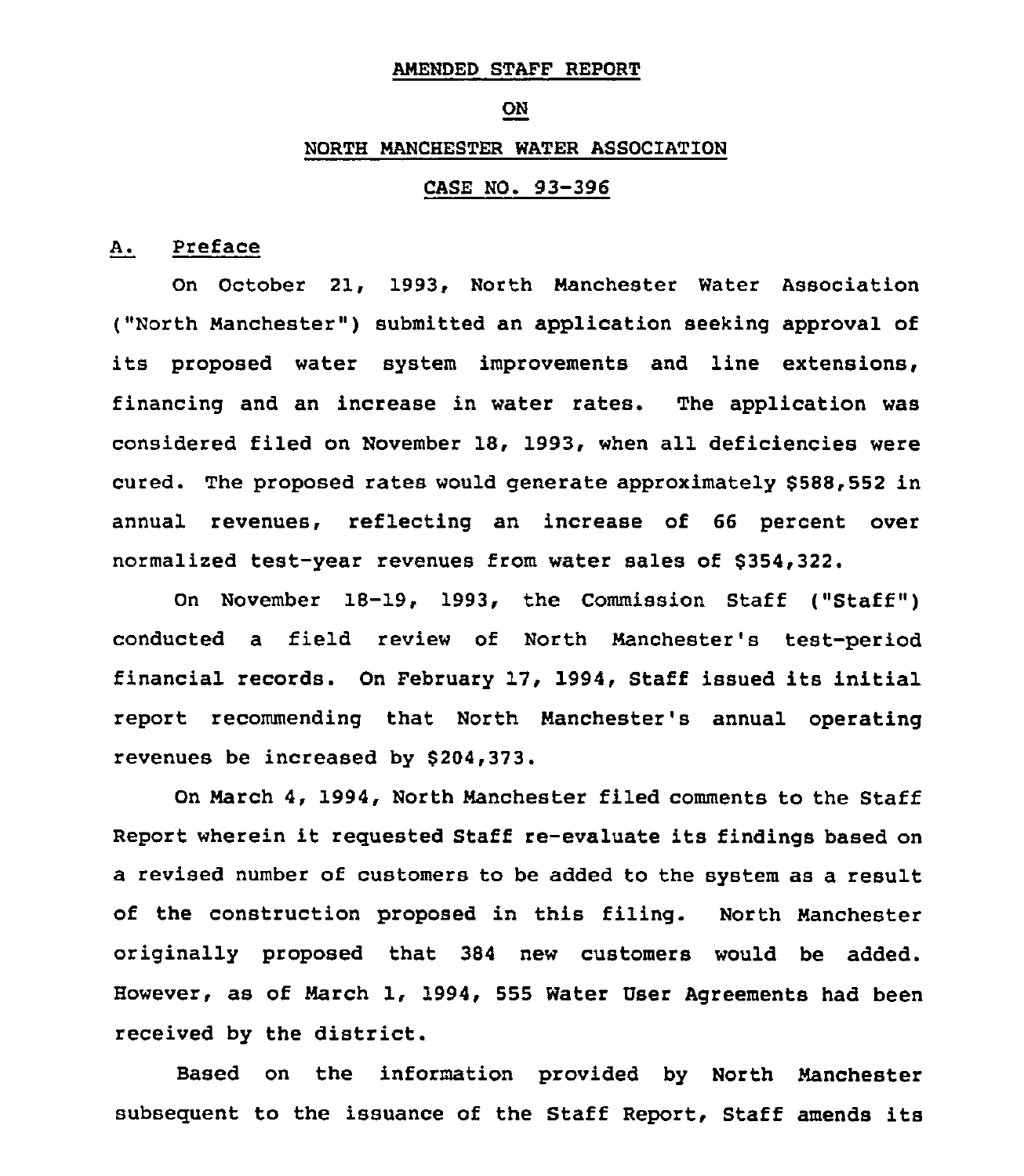original report as set forth in the following paragraphs.

#### A. Analysis of Operating Revenues and Expenses

#### Operating Revenues

Staff initially considered total normalized operating revenue from rates to be \$354,322, provided that 384 new customers were added from line extensions. Based on a revised new customer level from line extensions of 555, an additional \$47,472 has been included in the total, calculated as follows:

| 1992 Revenue from Rates                | \$236,464 |
|----------------------------------------|-----------|
| Billing Analysis Adjustment            | 2,039     |
| New Customers added in 1993            | 10,238    |
| 555 New Customers from Line Extensions | 153,053   |
| Total Normalized Revenue from Rates    | \$401,794 |

For the purposes of this amended report, total normalized operating revenue from rates shall be considered to be \$401,794.

## Purchased Water Expense

In its report Staff recommended an increase in purchased water expense of \$49,223. This included a provision for the estimated usage of proposed new customers of 30,303,648 gallons. Based on the revised proposed new customer level of 555, Staff recommends an additional increase to this expense of \$24,234 to \$73,457, calculated as follows: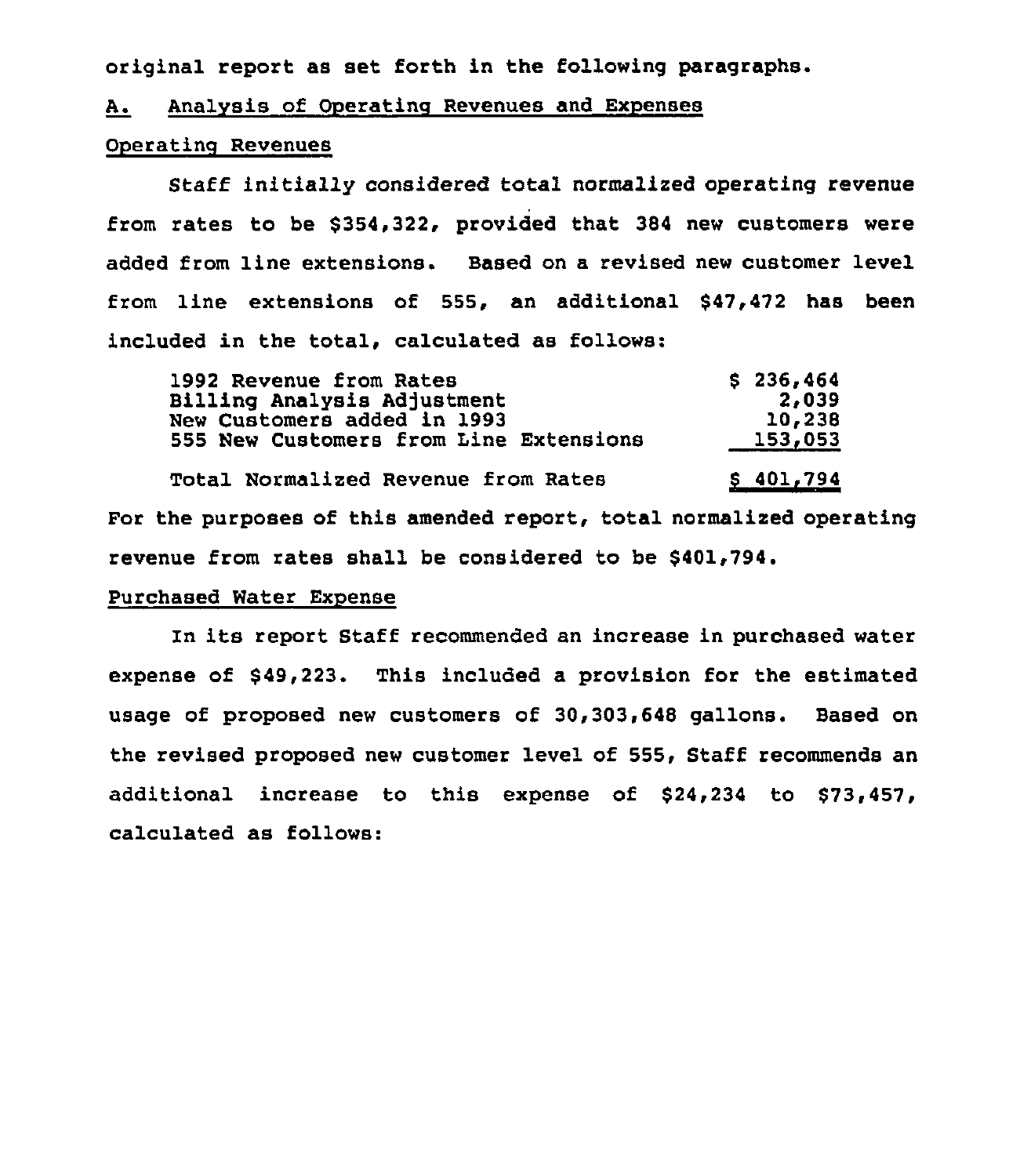| Normalized test year usage<br>Usage for 1993 new customers<br>Usage-555 proposed new customers | 70,608,772 gallons<br>3,002,760 gallons<br>44,036,508 gallons |
|------------------------------------------------------------------------------------------------|---------------------------------------------------------------|
| Total normalized usage<br>Adjustment for 15% line loss                                         | 117,648,040 gallons<br>$\overline{\phantom{1}}$ .85           |
| Recommended usage<br>Current purchased water rate<br>(\$1.50 per 1,000 gallons)                | 138,409,459 gallons<br>x .0015                                |
| Recommended expense<br>Less: Test year expense                                                 | 207,614<br>\$<br>134,157                                      |
| Recommended Increase                                                                           | $S = 73,457$                                                  |

#### Purchased Power Expense

Staff initially recommended an increase to purchased power expense of \$4,378, based on the percentage increase of water usage. In lieu of the aforementioned adjustment, Staff revises its recommended increase to  $$6.183.<sup>1</sup>$ 

## Contractual Services Expense

In its report Staff recommended an adjustment to increase contractual services expense by a net amount of \$3,790. This included an increase of \$4,800 for billing and other services provided by North Manchester's CPA, Mr. Charles Stivers. Based on the revised proforma customer level of 1,404, Staff amends its

 $\mathbf{1}$ 117,648,040 gallons Recommended normalized usage Normalized test year usage 70,608,772 gallons Increase in normalized usage 47,039,268 gallons Percentage increase (47,039,268 + 70,608,772) 66.62 percent Test year purchased power expense \$ 9,281 Percentage increase x 66.62 Recommended increase <sup>8</sup> 6,183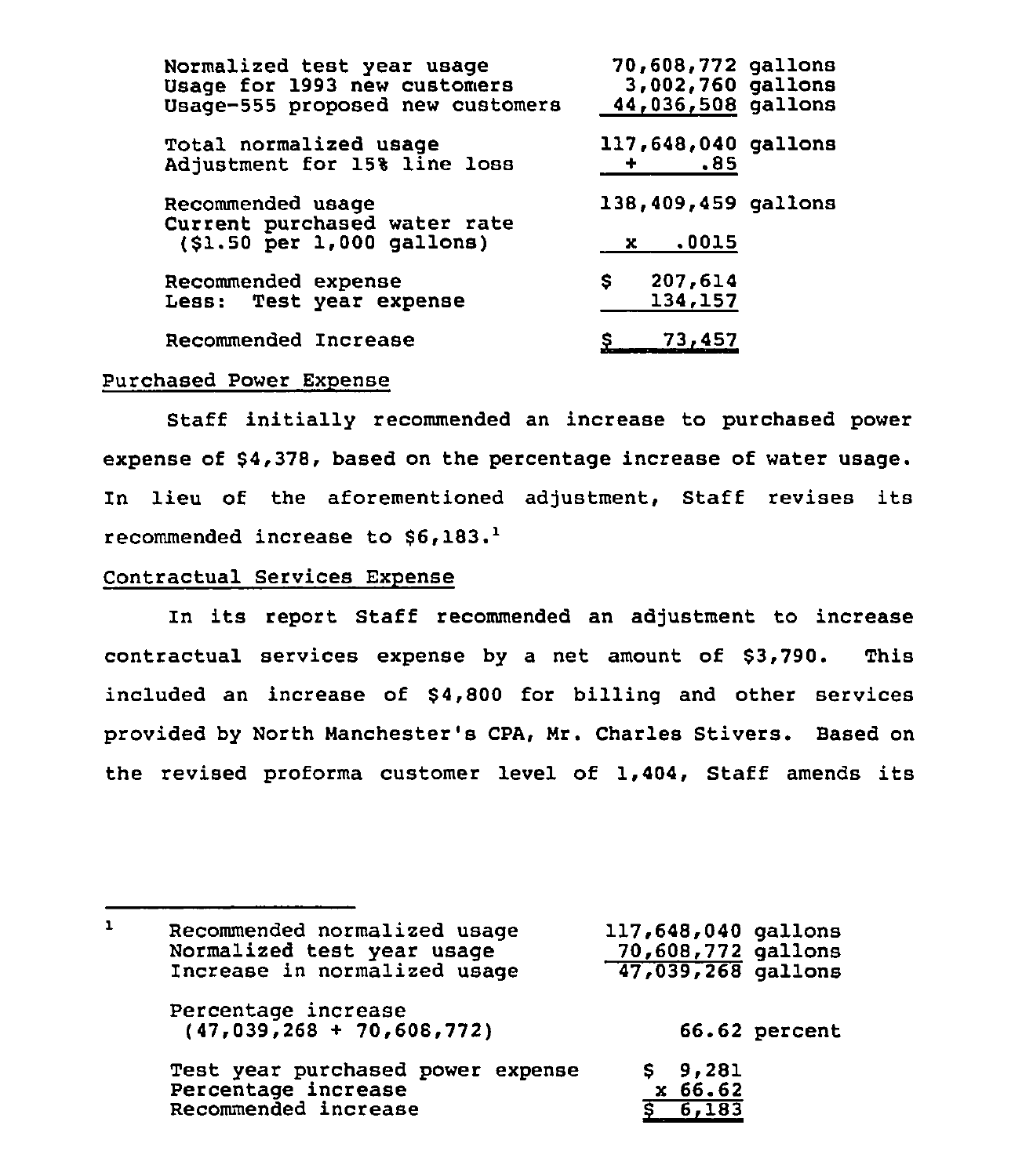recommended increase to  $$6,336.<sup>2</sup>$  Combined with the \$1,010 decrease to this account which was discussed in the initial Staff Report, this results in a net increase to contractual services expense of \$ 5,326.

## Operations Summary

Based on the recommendations of Staff contained in this report, North Manchester's operating statement would appear as set forth in Appendix B to this report.

## B. Revenue Requirements Determination

Based on adjusted test year operations and the proposed debt, Staff recommends that North Manchester be allowed to increase its annual revenues by \$184,476, calculated as follows:

| Adjusted Operating Expenses<br>Average Annual Debt Service<br>10 Percent DSC<br>Other Expense | \$433,036<br>150,726<br>15,073<br>526 |
|-----------------------------------------------------------------------------------------------|---------------------------------------|
| Total Revenue Requirement                                                                     | \$599,361                             |
| Less:<br>Metered Water Sales<br>Other Water Revenues<br>Other Income                          | \$401,794<br>12,442<br>649            |
| Required Revenue Increase                                                                     | \$184,476                             |

## C. Rate Design

Staff affirms its recommendation in the initial report regarding the change in rate design. The rates recommended herein will generate the required operating revenue from rates of

| 700 bills @ \$1.00         |                      |
|----------------------------|----------------------|
| 704 bills @ \$ .75         | 528                  |
| Total monthly expense      | 1,228                |
|                            | - 12                 |
| Recommended annual expense | $5\overline{14,736}$ |
| Less test year expense     | 8,400                |
| Recommended increase       |                      |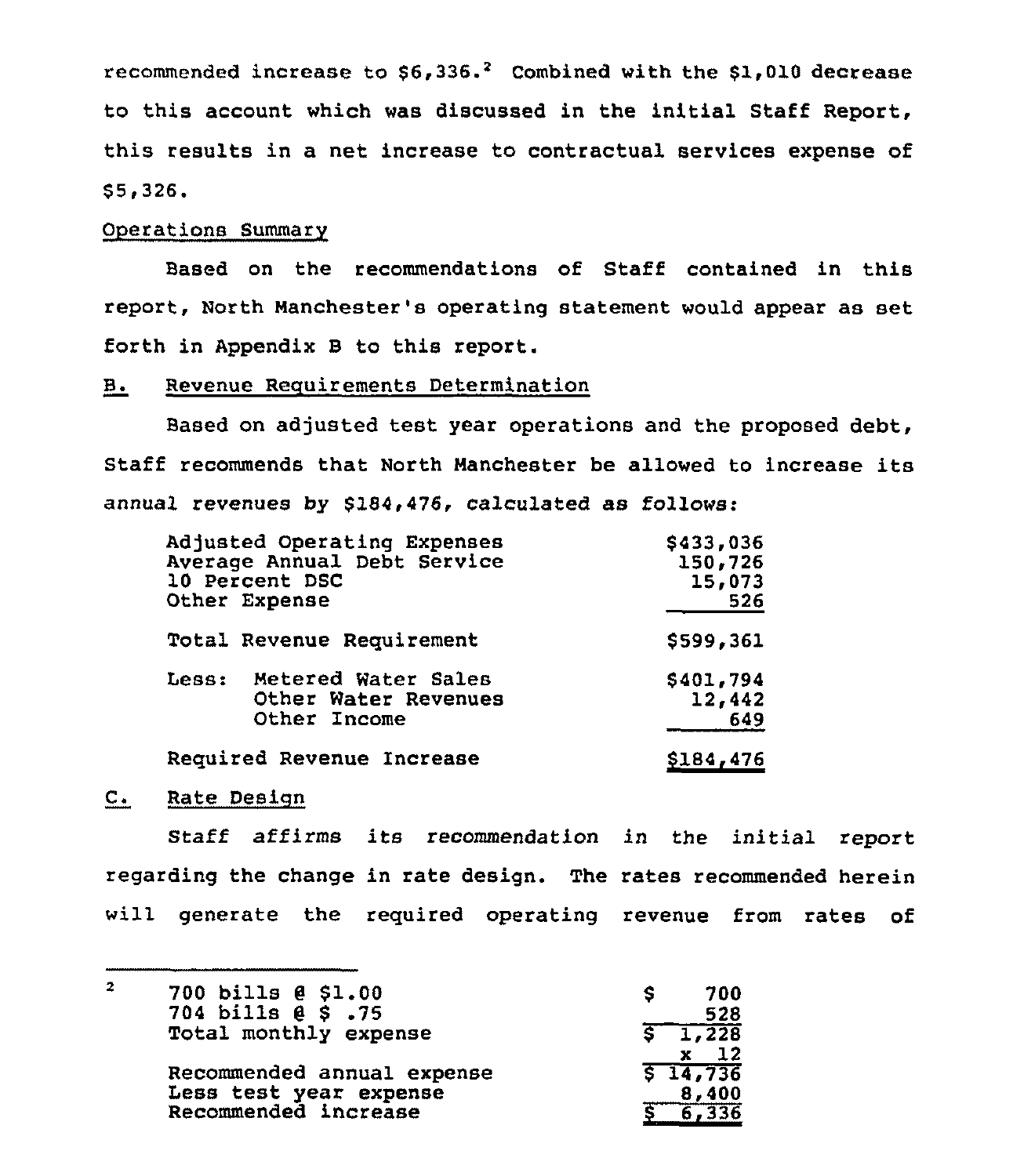\$586,270. Therefore, Staff recommends the rates in Appendix A be approved for water service.

 $D_{\bullet}$ Signatures

Karen Harrod, CPA Prepared By: Public Utility Financial Analyst, Chief Water and Sewer Revenue Requirements Branch Division of Financial Analysis

Prepared By: Brent Kirtley<br>Public Utility Rate Anglyst Communications, Water and Sewer Rate Design Branch Division of Rates and Research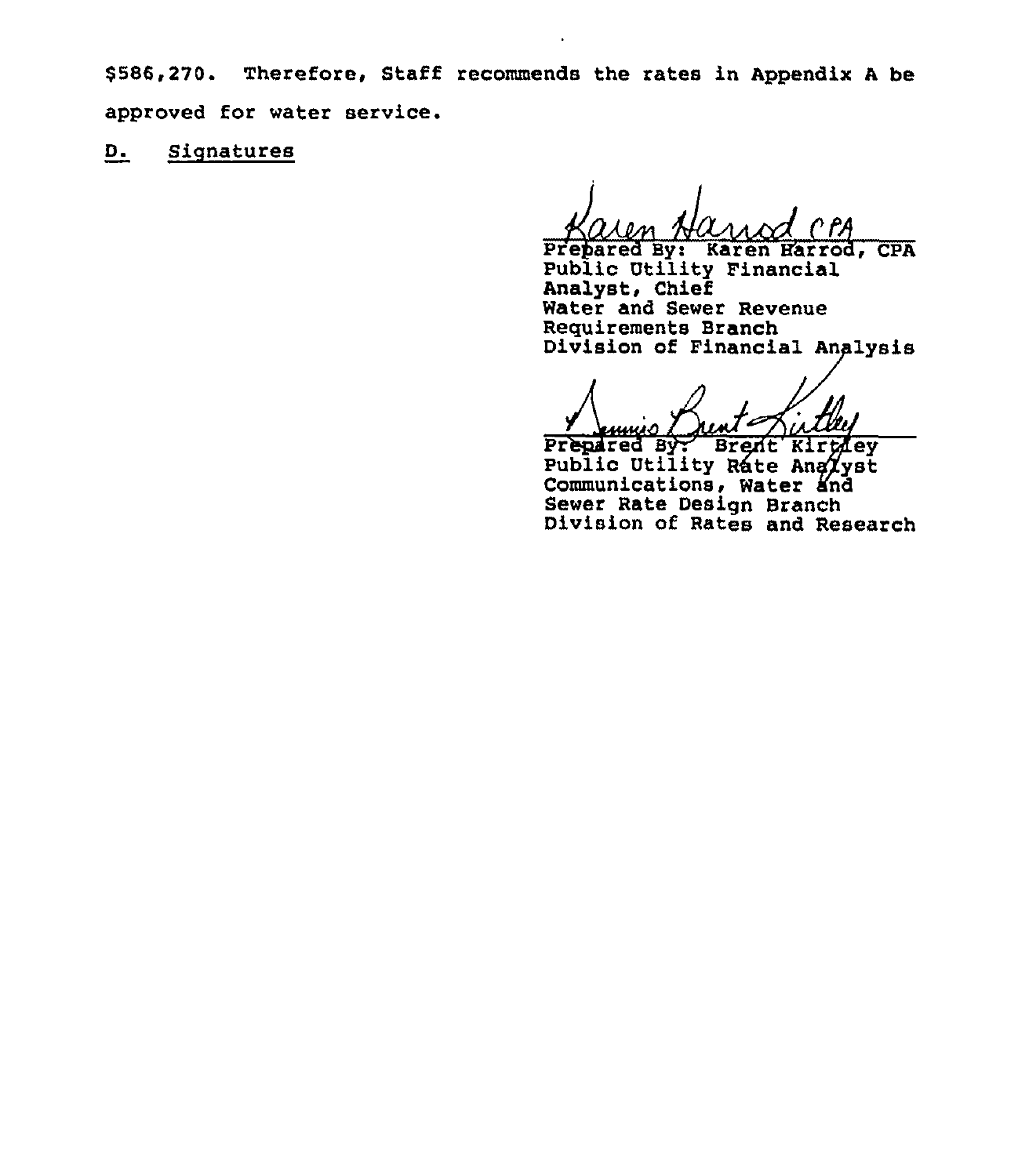## APPENDIX A TO STAFF REPORT CASE HO. 93-396

The Staff recommends the following rate be prescribed for customers of North Manchester Water Association.

# 5/8" x 3/4" Meter

|  | First 2,000 gallons | \$12.80 Minimum Bill |  |                        |
|--|---------------------|----------------------|--|------------------------|
|  | Above 2,000 gallons |                      |  | 4.25 per 1,000 gallons |

1" Meter

|  | First 5,000 gallons | \$25.55 Minimum Bill |  |                        |  |
|--|---------------------|----------------------|--|------------------------|--|
|  | Above 5,000 gallons |                      |  | 4.25 per 1,000 gallons |  |

## 2" Meter

|  | First 15,000 gallons | \$68.05 Minimum Bill |  |                            |
|--|----------------------|----------------------|--|----------------------------|
|  | Above 15,000 gallons |                      |  | $4.25$ per $1,000$ gallons |